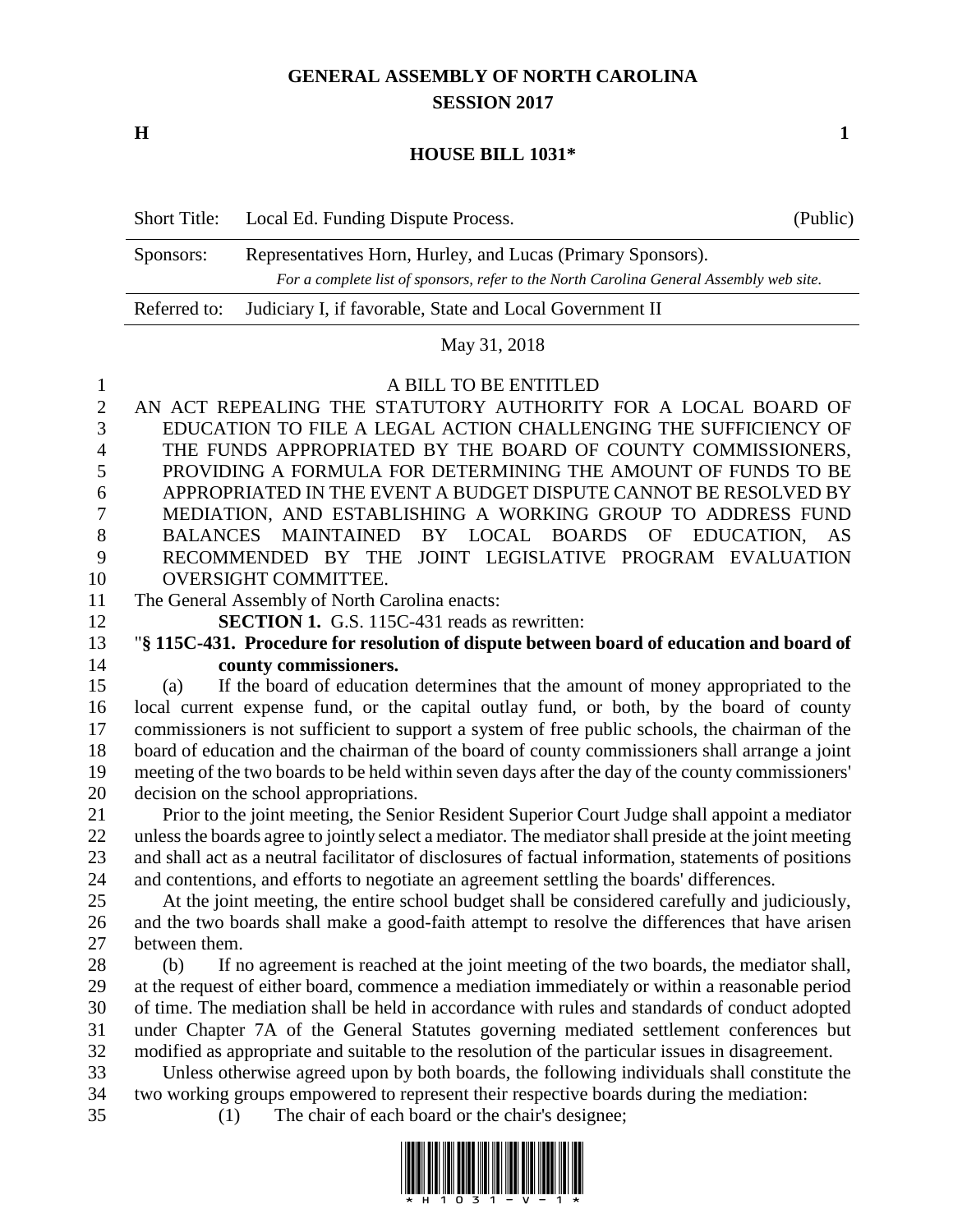|                | <b>General Assembly Of North Carolina</b>                                                                                                                                                                                                                                                        | <b>Session 2017</b> |
|----------------|--------------------------------------------------------------------------------------------------------------------------------------------------------------------------------------------------------------------------------------------------------------------------------------------------|---------------------|
| 1              | (2)<br>The superintendent of the local school administrative unit and the county                                                                                                                                                                                                                 |                     |
| $\overline{2}$ | manager or either's designee;                                                                                                                                                                                                                                                                    |                     |
| 3              | (3)<br>The finance officer of each board; and                                                                                                                                                                                                                                                    |                     |
| $\overline{4}$ | The attorney for each board.<br>(4)                                                                                                                                                                                                                                                              |                     |
| 5              | Members of both boards, their chairs, and representatives shall cooperate with and respond to all                                                                                                                                                                                                |                     |
| 6<br>7         | reasonable requests of the mediator to participate in the mediation. Notwithstanding Article 33C<br>of Chapter 143 of the General Statutes, the mediation proceedings involving the two working                                                                                                  |                     |
| 8<br>9<br>10   | groups shall be conducted in private. Evidence of statements made and conduct occurring in a<br>mediation are not subject to discovery and are inadmissible in any court action. However, no<br>evidence otherwise discoverable is inadmissible merely because it is presented or discussed in a |                     |
| 11<br>12       | mediation. The mediator shall not be compelled to testify or produce evidence concerning<br>statements made and conduct occurring in a mediation in any civil proceeding for any purpose,                                                                                                        |                     |
| 13             | except disciplinary hearings before the State Bar or any agency established to enforce standards                                                                                                                                                                                                 |                     |
| 14             | of conduct for mediators. Reports by members of either working group to their respective boards                                                                                                                                                                                                  |                     |
| 15             | shall be made in compliance with Article 33C of Chapter 143 of the General Statutes.                                                                                                                                                                                                             |                     |
| 16             | Unless both boards agree otherwise, or unless the boards have already resolved their dispute,                                                                                                                                                                                                    |                     |
| 17             | the mediation shall end no later than August 1. The mediator shall have the authority to determine                                                                                                                                                                                               |                     |
| 18             | that an impasse exists and to discontinue the mediation. The mediation may continue beyond                                                                                                                                                                                                       |                     |
| 19             | August 1 provided both boards agree. If both boards agree to continue the mediation beyond                                                                                                                                                                                                       |                     |
| 20             | August 1, the board of county commissioners shall appropriate to the local school administrative                                                                                                                                                                                                 |                     |
| 21             | unit for deposit in the local current expense fund a sum of money sufficient to equal the local                                                                                                                                                                                                  |                     |
| 22             | contribution to this fund for the previous year.                                                                                                                                                                                                                                                 |                     |
| 23             | If the working groups reach a proposed agreement, the terms and conditions must be                                                                                                                                                                                                               |                     |
| 24             | approved by each board. If no agreement is reached, the mediator shall announce that fact to the                                                                                                                                                                                                 |                     |
| 25             | chairs of both boards, the Senior Resident Superior Court Judge, and the public. The mediator                                                                                                                                                                                                    |                     |
| 26             | shall not disclose any other information about the mediation. The mediator shall not make any                                                                                                                                                                                                    |                     |
| 27             | recommendations or public statement of findings or conclusions.                                                                                                                                                                                                                                  |                     |
| 28             | The local board of education and the board of county commissioners shall share equally the                                                                                                                                                                                                       |                     |
| 29             | mediator's compensation and expenses. The mediator's compensation shall be determined                                                                                                                                                                                                            |                     |
| 30             | according to rules adopted under Chapter 7A of the General Statutes.                                                                                                                                                                                                                             |                     |
| 31             | Within five days after an announcement of no agreement by the mediator, the local<br>$\left(\mathrm{e}\right)$                                                                                                                                                                                   |                     |
| 32<br>33       | board of education may file an action in the superior court division of the General Court of<br>Justice. Either board has the right to have the issues of fact tried by a jury. When a jury trial is                                                                                             |                     |
| 34             | demanded, the cause shall be set for the first succeeding term of the superior court in the county,                                                                                                                                                                                              |                     |
| 35             | and shall take precedence over all other business of the court. However, if the judge presiding                                                                                                                                                                                                  |                     |
| 36             | certifies to the Chief Justice of the Supreme Court, either before or during the term, that because                                                                                                                                                                                              |                     |
| 37             | of the accumulation of other business, the public interest will be best served by not trying the                                                                                                                                                                                                 |                     |
| 38             | cause at the term next succeeding the filing of the action, the Chief Justice shall immediately call                                                                                                                                                                                             |                     |
| 39             | a special term of the superior court for the county, to convene as soon as possible, and assign a                                                                                                                                                                                                |                     |
| 40             | judge of the superior court or an emergency judge to hold the court, and the cause shall be tried                                                                                                                                                                                                |                     |
| 41             | at this special term. The judge shall find, or if the issue is submitted to the jury, the jury shall find                                                                                                                                                                                        |                     |
| 42             | the facts as to the following in order to maintain a system of free public schools as defined by                                                                                                                                                                                                 |                     |
| 43             | State law and State Board of Education policy: (i) the amount of money legally necessary from                                                                                                                                                                                                    |                     |
| 44             | all sources and (ii) the amount of money legally necessary from the board of county                                                                                                                                                                                                              |                     |
| 45             | commissioners. In making the finding, the judge or the jury shall consider the educational goals                                                                                                                                                                                                 |                     |
| 46             | and policies of the State and the local board of education, the budgetary request of the local board                                                                                                                                                                                             |                     |
| 47             | of education, the financial resources of the county and the local board of education, and the fiscal                                                                                                                                                                                             |                     |
| 48             | policies of the board of county commissioners and the local board of education.                                                                                                                                                                                                                  |                     |
| 49             | All findings of fact in the superior court, whether found by the judge or a jury, shall be                                                                                                                                                                                                       |                     |
| 50             | conclusive. When the facts have been found, the court shall give judgment ordering the board of                                                                                                                                                                                                  |                     |
| 51             | county commissioners to appropriate a sum certain to the local school administrative unit, and to                                                                                                                                                                                                |                     |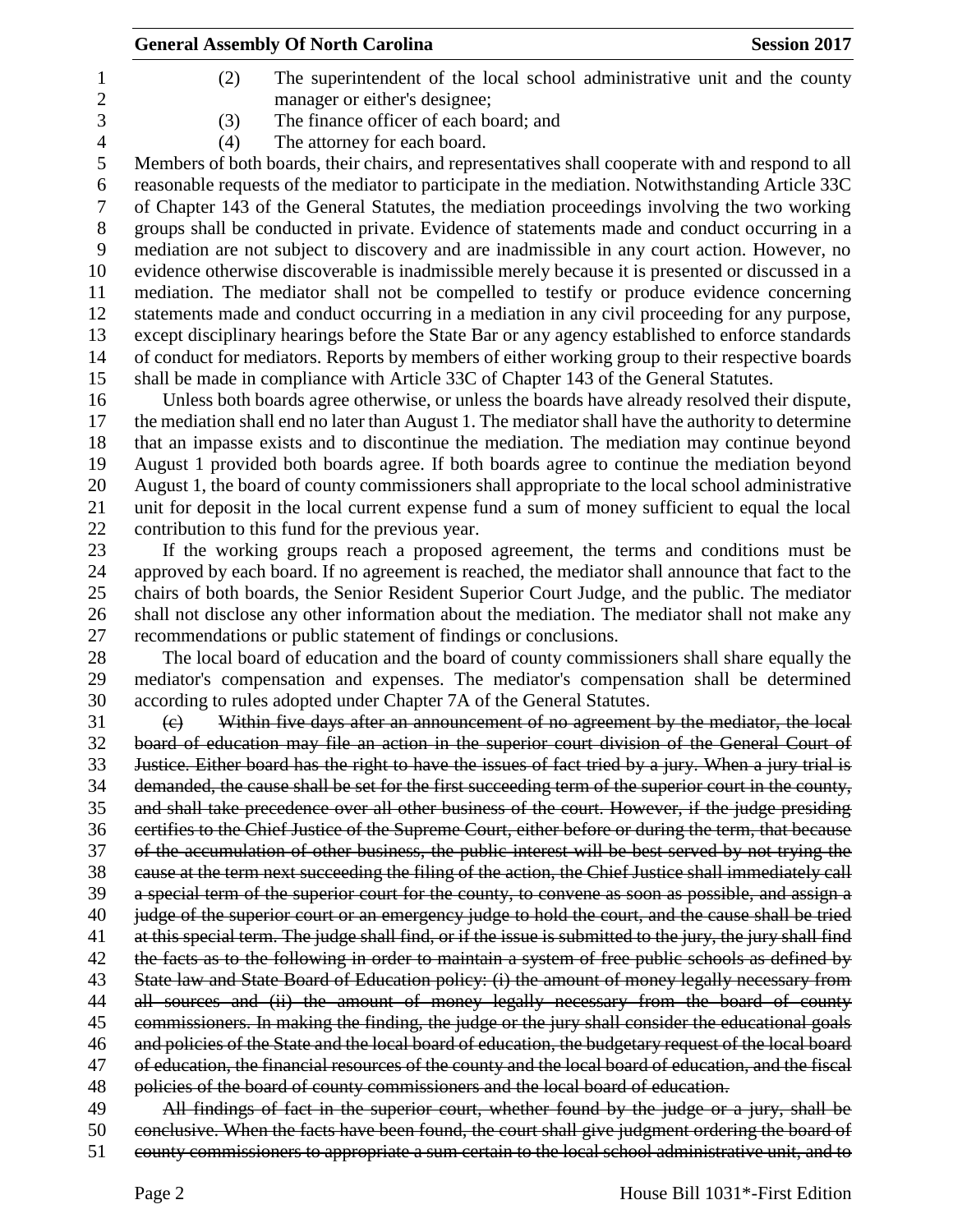| 1  | levy such taxes on property as may be necessary to make up this sum when added to other                                                                                                     |
|----|---------------------------------------------------------------------------------------------------------------------------------------------------------------------------------------------|
| 2  | revenues available for the purpose.                                                                                                                                                         |
| 3  | An appeal may be taken to the appellate division of the General Court of Justice, and<br>(d)                                                                                                |
| 4  | notice of appeal shall be given in writing within 10 days after entry of the judgment. All papers                                                                                           |
| 5  | and records relating to the case shall be considered a part of the record on appeal. The conclusion                                                                                         |
| 6  | of the school or fiscal year shall not be deemed to resolve the question in controversy between                                                                                             |
| 7  | the parties while an appeal is still pending. Any final judgment shall be legally binding on the                                                                                            |
| 8  | parties at the conclusion of the appellate process. The payment of any final judgment by the                                                                                                |
| 9  | county in favor of the local school administrative unit shall not be considered, or used in any                                                                                             |
| 10 | manner, to deny or reduce appropriations to the local school administrative unit by the county in                                                                                           |
| 11 | fiscal years subsequent to the one at issue to offset such payment of a final judgment.                                                                                                     |
| 12 | If, in an action filed under this section, the final judgment of the General Court of<br>(e)                                                                                                |
| 13 | Justice is rendered after the due date prescribed by law for property taxes, the board of county                                                                                            |
| 14 | commissioners is authorized to levy such supplementary taxes as may be required by the                                                                                                      |
| 15 | judgment, notwithstanding any other provisions of law with respect to the time for doing acts                                                                                               |
| 16 | necessary to a property tax levy. Upon making a supplementary levy under this subsection, the                                                                                               |
| 17 | board of county commissioners shall designate the person who is to compute and prepare the                                                                                                  |
| 18 | supplementary tax receipts and records for all such taxes. Upon delivering the supplementary tax                                                                                            |
| 19 | receipts to the tax collector, the board of county commissioners shall proceed as provided in G.S.                                                                                          |
| 20 | $105 - 321$ .                                                                                                                                                                               |
| 21 | The due date of supplementary taxes levied under this subsection is the date of the levy, and                                                                                               |
| 22 | the taxes may be paid at par or face amount at any time before the one hundred and twentieth day                                                                                            |
| 23 | after the due date. On or after the one hundred and twentieth day and before the one hundred and                                                                                            |
| 24 | fiftieth day from the due date there shall be added to the taxes interest at the rate of two percent                                                                                        |
| 25 | (2%). On or after the one hundred and fiftieth day from the due date, there shall be added to the                                                                                           |
| 26 | taxes, in addition to the two percent (2%) provided above, interest at the rate of three fourths of                                                                                         |
| 27 | one percent (3/4 of 1%) per 30 days or fraction thereof until the taxes plus interest have been                                                                                             |
| 28 | paid. No discounts for prepayment of supplementary taxes levied under this subsection shall be                                                                                              |
| 29 | allowed.                                                                                                                                                                                    |
| 30 | If agreement is not reached in mediation, and the amount to be appropriated has not<br>(f)                                                                                                  |
| 31 | been calculated pursuant to this subsection for longer than the prior year, the sum to be                                                                                                   |
| 32 | appropriated for the budget year in dispute shall be calculated as follows:                                                                                                                 |
| 33 | The amount expended in the prior fiscal year by the local school<br>$\Omega$                                                                                                                |
| 34 | administrative unit from moneys appropriated to the local current expense                                                                                                                   |
| 35 | fund and the capital outlay fund by the board of county commissioners in the                                                                                                                |
| 36 | prior fiscal year shall be divided by the average daily membership of the prior                                                                                                             |
| 37 | school year.                                                                                                                                                                                |
| 38 | The sum from subdivision (1) of this subsection, rounded to the nearest penny,<br>(2)                                                                                                       |
| 39 | shall then be multiplied by the sum of one plus the percent change in the                                                                                                                   |
| 40 | second quarter Employment Cost Index for elementary and secondary school                                                                                                                    |
| 41 | workers as reported by the federal Bureau of Labor Statistics.                                                                                                                              |
| 42 | (3)<br>The sum from subdivision (2) of this subsection, rounded to the nearest penny,                                                                                                       |
| 43 | shall then be multiplied by the projected average daily membership for the                                                                                                                  |
| 44 | school year for the budget year in dispute.                                                                                                                                                 |
| 45 | The board of county commissioners shall appropriate the sum from subdivision (3) of this                                                                                                    |
| 46 | subsection, rounded to the nearest penny, to the local board of education for the budget year in                                                                                            |
| 47 | dispute.                                                                                                                                                                                    |
| 48 |                                                                                                                                                                                             |
|    |                                                                                                                                                                                             |
| 49 | If agreement is not reached in mediation, and the amount to be appropriated has been<br>(g)<br>calculated pursuant to subsection (f) of this section for the prior two years, the sum to be |